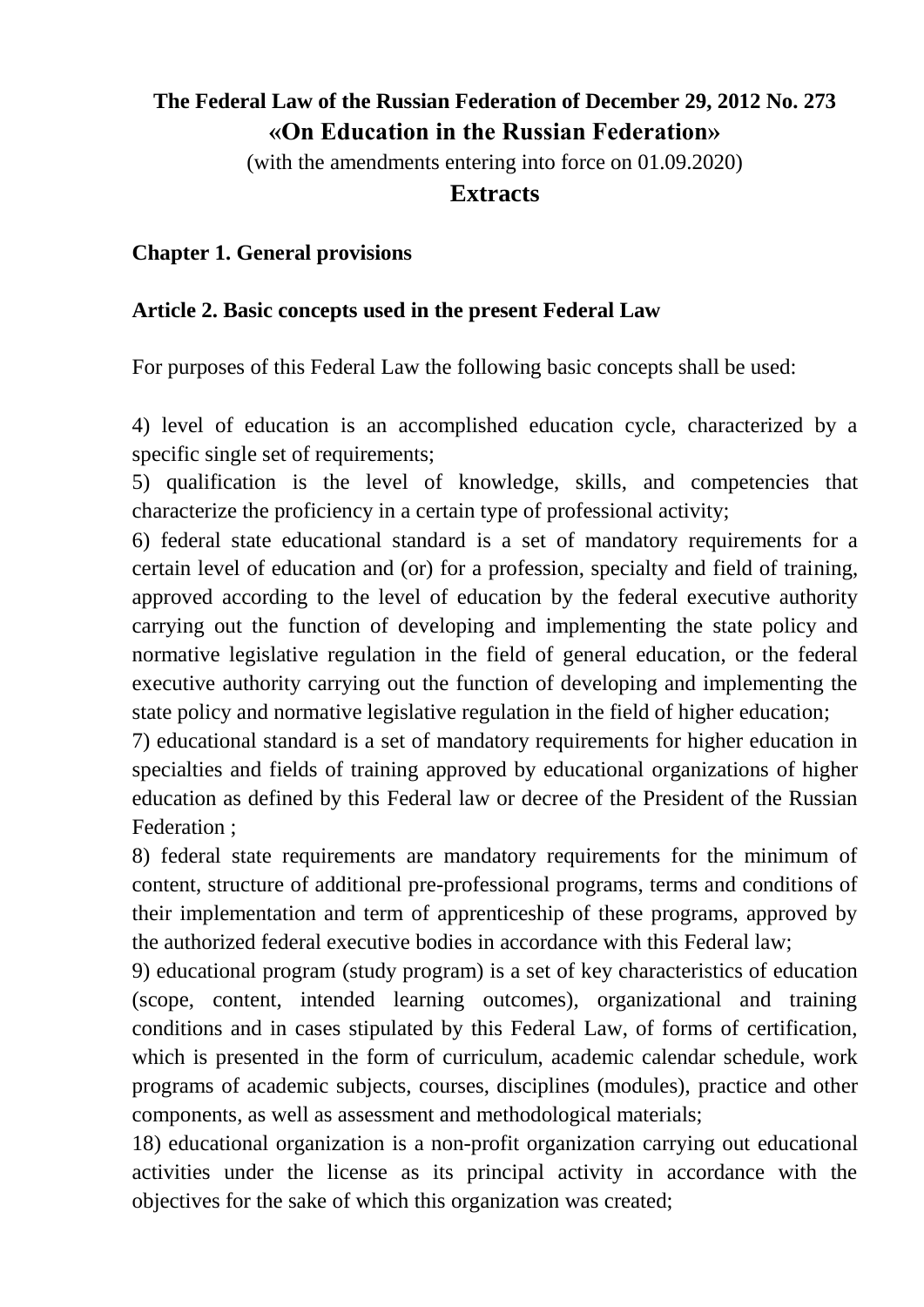## **Article 6. The powers of federal-state government authorities in the field of education**

1. The powers of federal-state government authorities in the field of education shall include:

1) development and implementation of unified state policy in the field of education;

2) organization of the higher education service delivery, including the provision of state guarantees for realizing the right to receive higher education free of charge on a competitive basis;

3) organization of the further education service delivery in federal-state educational organizations;

4) development, adoption and implementation of state-run programs of the Russian Federation, federal target programs, implementation of international programs in the field of education;

5) establishment, reorganization and liquidation of federal state educational organizations, implementation of the functions and powers of the founder of federal state educational organizations;

6) approval of federal state educational standards, the establishment of federal state requirements;

7) carrying out licensing of educational activities of:

a) educational organizations realizing educational programs of higher education;

b) federal state professional educational organizations delivering educational programs of secondary professional education in the spheres of defense, manufacturing by defense order, internal affairs, activities of the National Guard of the Russian Federation, security, nuclear energy, transport, and communications, high-tech production in specialties, the list of which is approved by the Government of the Russian Federation;

c) Russian educational organizations located outside the territory of the Russian Federation, educational organizations established in accordance with the international treaties of the Russian Federation as well as diplomatic missions and consular offices of the Russian Federation carrying out educational activities, representative offices of the Russian Federation at the international (interstate, intergovernmental) organizations;

d) foreign educational organizations carrying out educational activities on the territory of the Russian Federation at the location of a branch;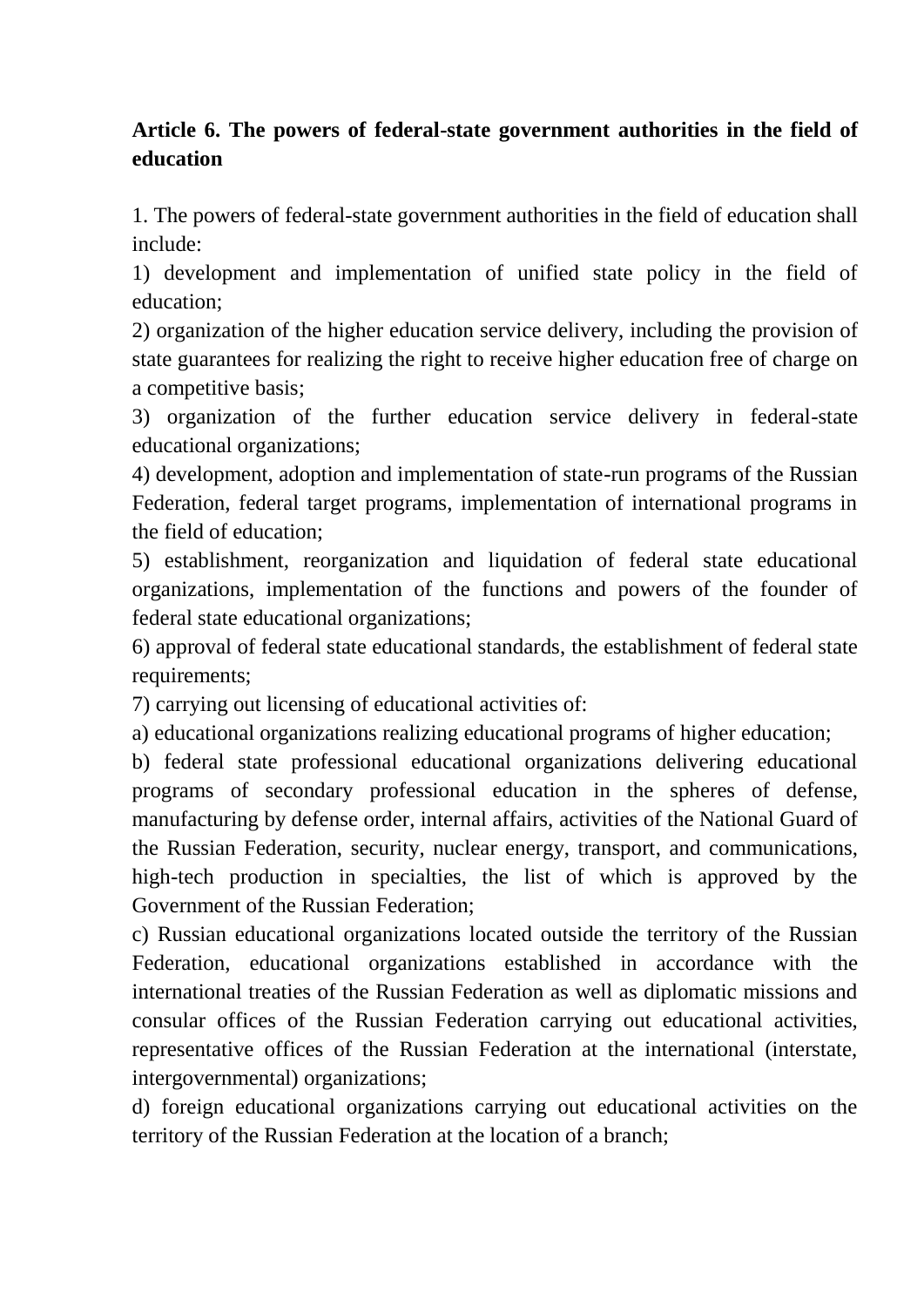8) conducting state accreditation of educational organizations referred to in paragraph 7 of this Part, as well as foreign educational organizations engaged in educational activities outside the territory of the Russian Federation;

9) carrying out education monitoring (supervision) of the activities of the organizations referred to in paragraph 7 of this Part, as well as of the executive authorities of the subjects of the Russian Federation responsible for state management in the sphere of education;

10) formation and maintenance of federal information systems, federal databases in the field of education, including the guarantee of confidentiality of personal data contained in them in accordance with the legislation of the Russian Federation; 11) establishment and conferral of state awards, honorary degrees, departmental awards and titles to educators;

12) predictive modeling of staff training, requirements for staff training based on a forecast of the labor market needs;

13) providing monitoring of the education system at the federal level; 13.1) creating conditions for organization and conducting an independent assessment of the quality of the conditions for implementing educational activities by organizations carrying them out.

14) exercising other powers in the field of education, established in accordance with this Federal Law.

2. Federal state authorities shall have the right to ensure the organization of generally accessible and free educational service delivery in terms of general and secondary professional education at federal state educational organizations, as well as the organization delivering further education for children.

## **Article 7. The powers of the Russian Federation in the sphere of education delegated to the state government authorities of the constituent entities of the Russian Federation**

1. The powers of the Russian Federation in the sphere of education delegated to the state government authorities of the constituent entities of the Russian Federation (hereinafter referred to as delegated powers) shall include the following:

2) licensing of educational organizations carrying out educational activities on the territory of a subject of the Russian Federation (with the exception of the organizations referred to in paragraph 7 of Part 1, Article 6 hereof); including branches of these educational organizations located in other constituent entities of the Russian Federation;

3) state accreditation of educational organizations carrying out educational activities on the territory of a constituent entity of the Russian Federation (with the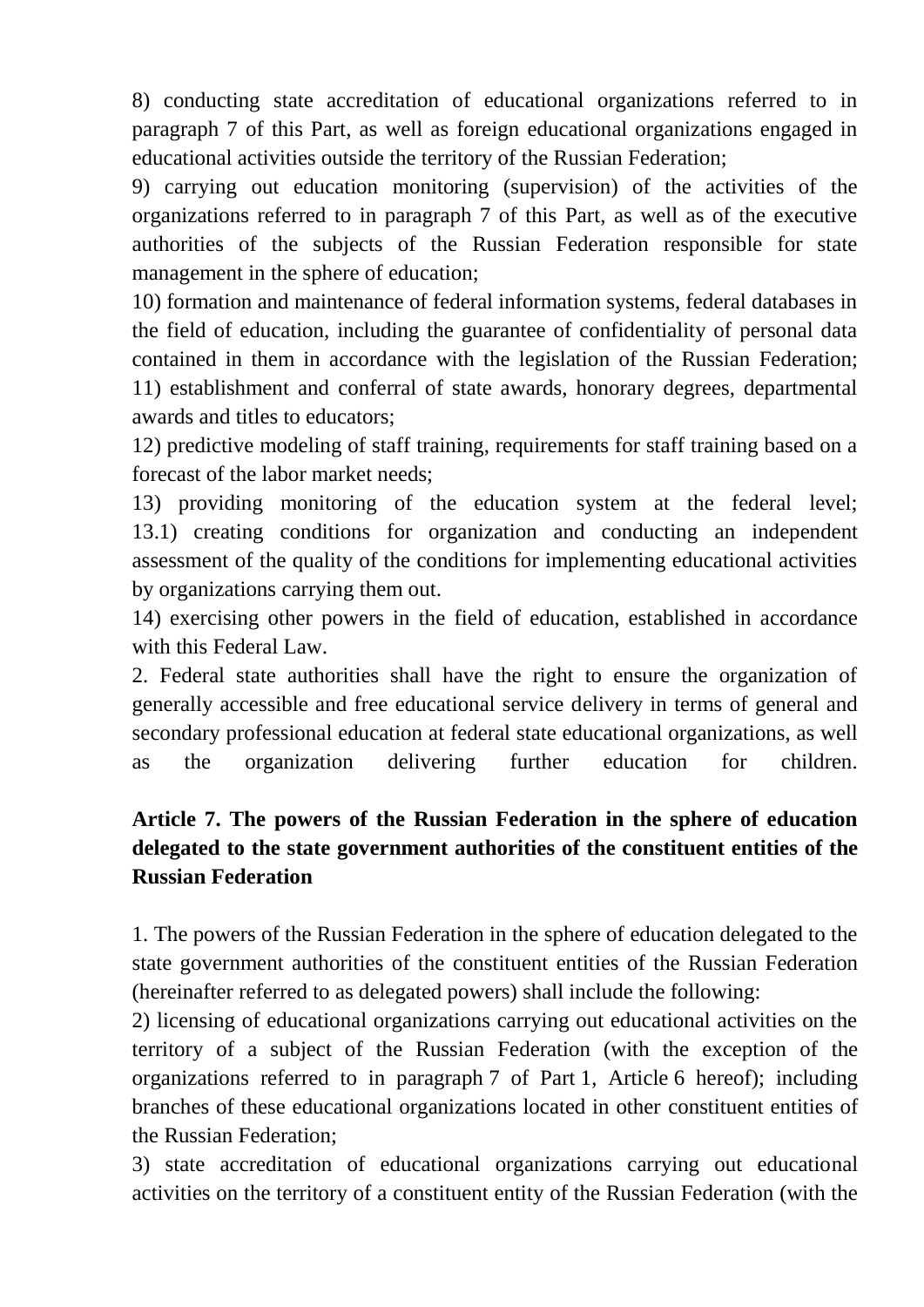exception of the organizations referred to in paragraph 7 of Part 1, Article 6 hereof), including branches of these educational organizations located in other constituent entities of the Russian Federation;

## **Chapter 2. The system of education**

### **Article 10. The structure of the education system**

2. Education is divided into general education, professional education, further education, and professional training, providing an opportunity to exercise the right for education throughout life (lifelong learning).

3. General education and professional education shall be realized by the levels of education.

4. The following levels of general education shall be approved in the Russian Federation:

1) pre-school education;

2) primary general education;

3) basic general education;

4) secondary general education.

5. The following levels of professional education shall be approved in the Russian Federation:

1) secondary professional education;

2) Higher education – Bachelor's program;

3) Higher education, specialist program, Master's program;

4) Higher education - training of highly qualified personnel.

6. Further education shall include such subtypes as further education of children and adults, and further professional training.

# **Article 11. Federal state educational standards and federal requirements. Educational standards**

1. Federal state educational standards and federal requirements shall provide:

1) the unity of the educational area of the Russian Federation ;

2) the continuity of the basic educational programs;

3) the variability of the content of educational programs of the corresponding level of education, the possibility to develop educational programs of various degrees of complexity and orientation with reference to the educational needs and abilities of students;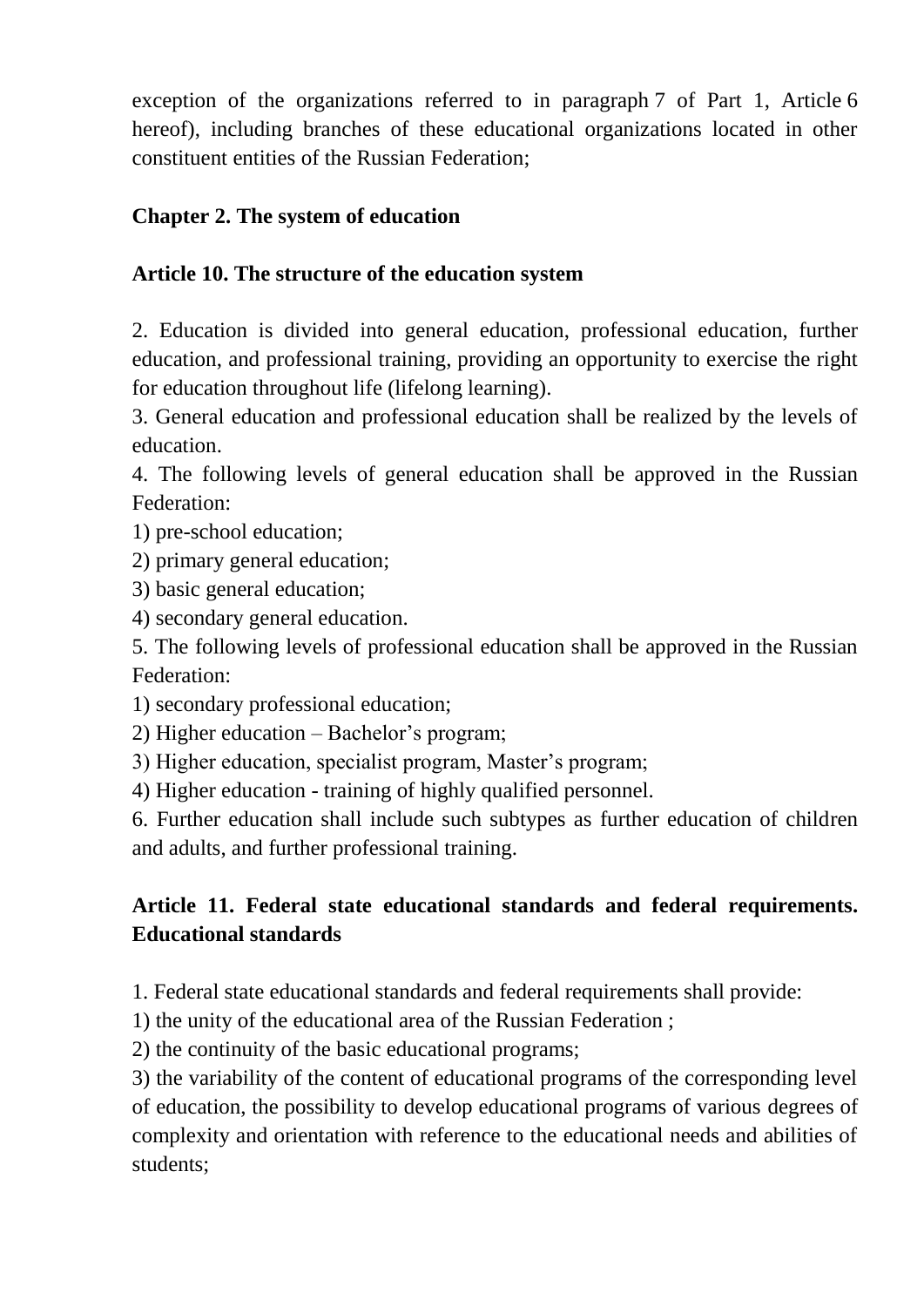4) state guarantees of the level and quality of education based on the unity of mandatory requirements for the terms and conditions of the basic educational programs' delivery and the results of their acquisition.

2. Federal state educational standards with the exception of the federal state educational standard for preschool education, educational standards shall be the basis for an objective assessment of the compliance of educational activities and training of students who have mastered educational programs of a corresponding level and corresponding orientation, regardless of the education and training mode, with the established requirements.

3. Federal state educational standards shall include the requirements for:

1) the structure of basic educational programs (including the correlation between a compulsory part of a basic educational program and the part generated by participants of educational relations) and their scope;

2) the terms and conditions for the basic educational programs' realization, including personnel, financial, material and technical conditions;

3) the results of the basic educational programs' acquisition.

4. Federal state educational standards shall determine the period of time necessary to receive general education and professional education with respect to various modes of education, educational technologies and personal characteristics of individual categories of students.

5. Federal state educational standards of general education are developed according to education levels, federal state educational standards of professional education can be also developed with reference to professions, specialties and fields of training according to the corresponding levels of professional education.

5.1 The federal state educational standards of pre-school, primary and basic general education provide the opportunity to get an education in native languages from among the languages of the nationalities of the Russian Federation, to study national languages of the republics of the Russian Federation, native languages from among the languages of the nationalities of the Russian Federation, including the Russian language as a native language.

6. In order to ensure the enforcement of the right for education by students with disabilities federal state educational standards of education and training of the specified category of persons shall be established or special requirements shall be included in the federal state educational standards.

7. The requirements of the federal state educational standards of professional education to the results of basic study programs acquisition with regard to professional competence shall be formed based on the corresponding professional (vocational) standards (if any).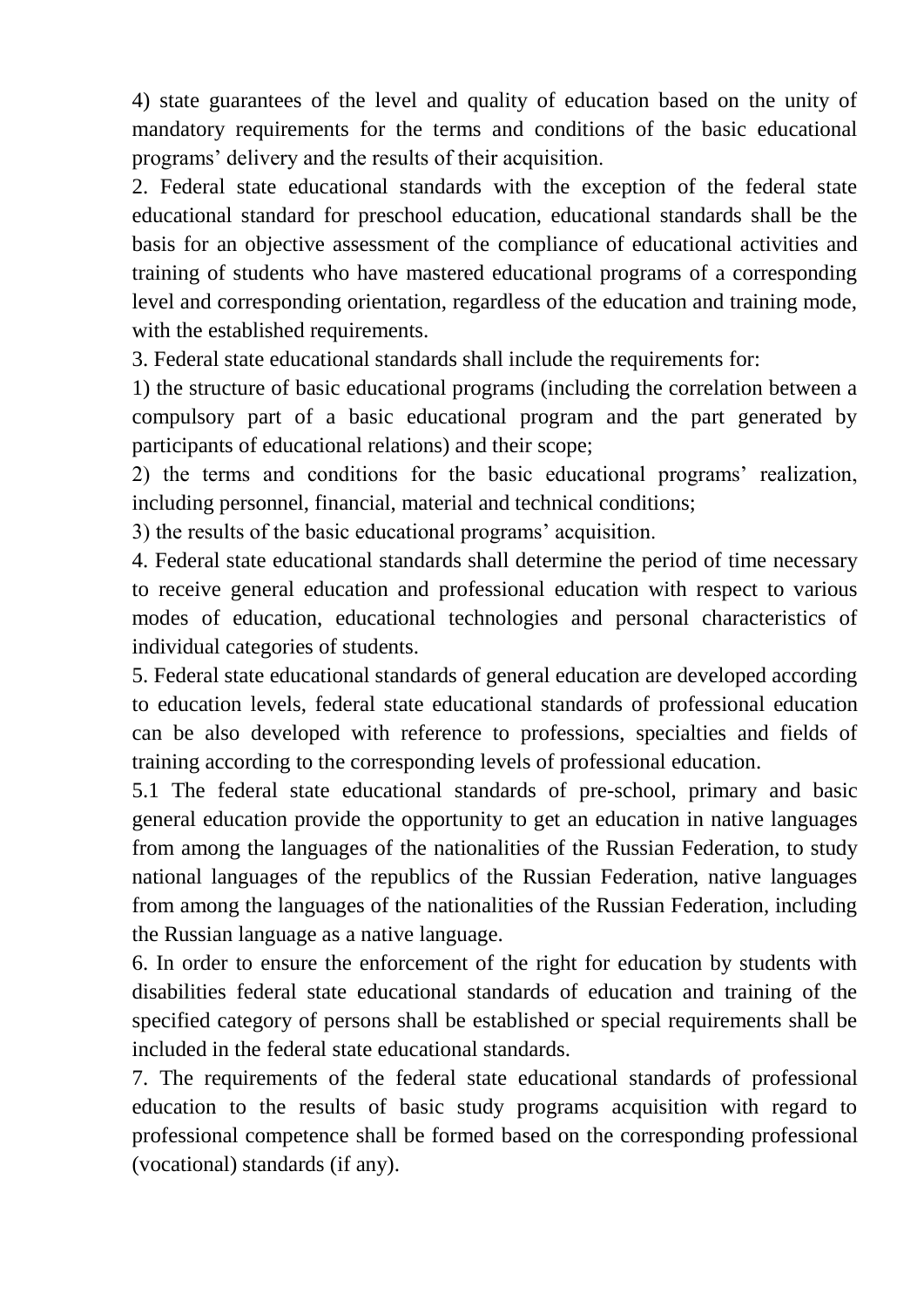8. Lists of professions, specialties of secondary professional education indicating the qualification granted in the corresponding professional and specialties of secondary professional education, and the procedure of compiling these lists shall be approved by a federal executive authority exercising the functions of developing and implementing the state policy and normative legislative regulation in general education. The lists of specialties and fields of training indicating the qualification granted for relevant professions, specialties and fields of training of higher education, the procedure of compiling these lists shall be approved by a federal executive authority carrying out the function of developing and implementing the state policy and normative legislative regulation in the sphere of higher education. When approving new lists of professions, specialties and fields of training depending on the level of education by the federal executive authority carrying out the function of developing and implementing the state policy and normative legislative regulation in the sphere of general education, or by the federal executive authority carrying out the function of developing and implementing the state policy and normative legislative regulation in the sphere of higher education, separate professions, specialties and fields of training indicated in these lists can correspond to the professions, specialties and fields of training indicated in previous lists.

9. The procedure for developing, approving federal state educational standards and introducing amendments shall be established by the Government of the Russian Federation.

10. Moscow M.V. Lomonosov State University, St. Petersburg State University, higher education institutions of the specially established category of "federal university" or "national research university", as well as federal state higher education institutions from the list of educational organizations approved by decree of the President of the Russian Federation shall have the right to develop and approve educational standards at all levels of higher education on an independent basis. Requirements for the terms and conditions of the realization and acquisition of the higher education programs included in such educational standards, can not be lower than the relevant requirements of federal state educational standards.

## **Article 28. Competence, rights, duties, and responsibilities of an educational organization**

1. An educational organization shall have the autonomy, which is understood as autonomy in the implementation of educational, scientific, administrative, financial and economic activities, the development and adoption of local regulatory documents in accordance with this Federal Law, other normative and legal acts of the Russian Federation and its Statutes. 2. Educational organizations shall be free to determine the content of education,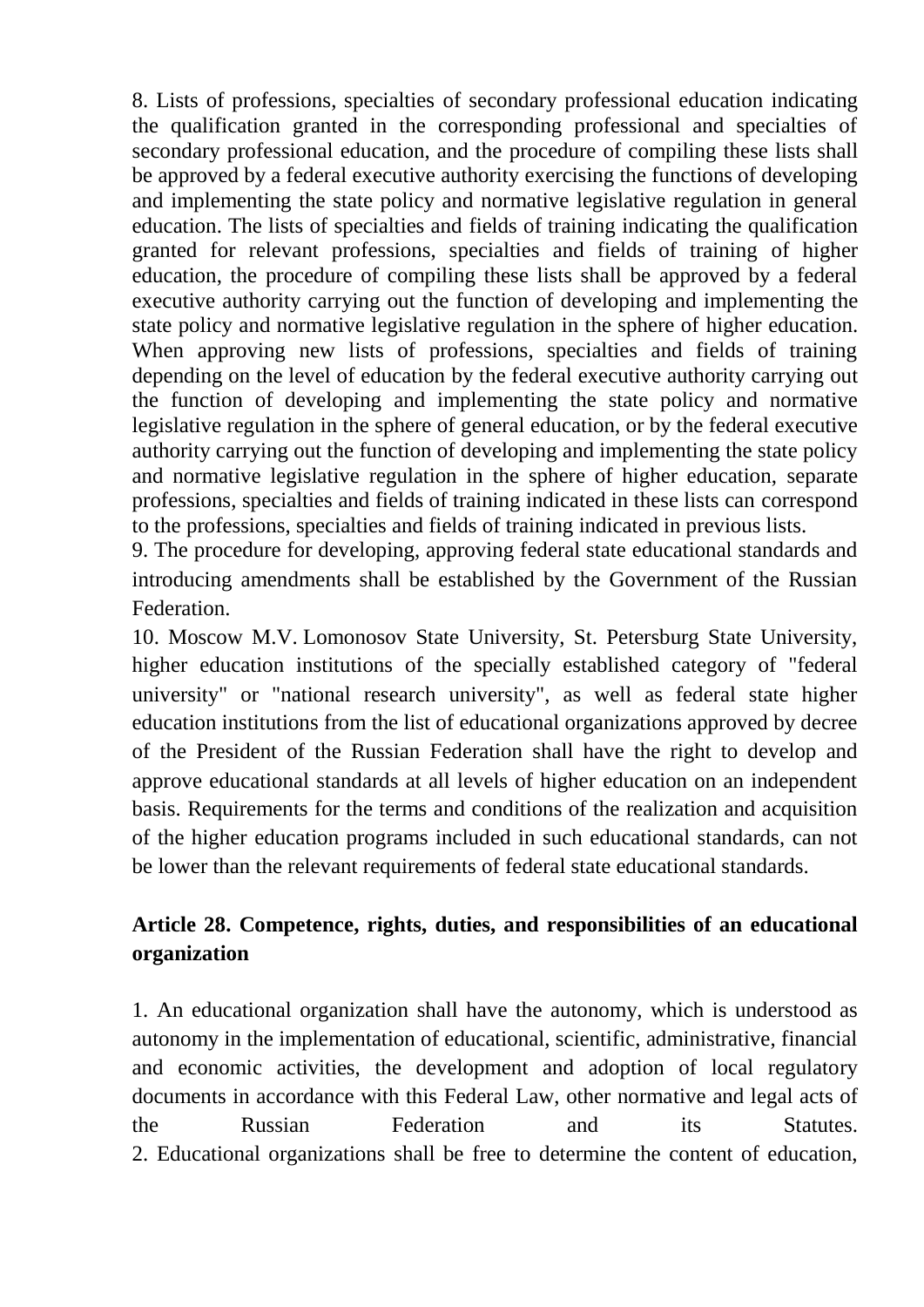the choice of training and methodological support, educational technologies for educational programs they deliver.

3. The competence of an educational organization in terms of the established sphere of activity shall include:

1) development and adoption of internal rules of students' conduct, working regulations and other local regulatory documents;

2) logistical support of educational activities, equipment of facilities in accordance with state and local regulations and requirements and in compliance with federal state educational standards, federal state requirements, educational standards;

3) submission of an annual report to the notice of the founder and the public on the receipt and expenditure of financial and material resources, as well as a report on the results of self-evaluation;

4) establishment of the staff schedule, unless otherwise provided for by legal acts of the Russian Federation;

5) recruitment of employees, conclusion and termination of employment agreements with them, unless otherwise provided for by this Federal Law, distribution of duties, arrangement of conditions and organization of further professional training of workers;

6) development and approval of educational programs of an educational organization;

7) development and approval by agreement with the founder of the program for the development of an educational organization, unless otherwise provided for by this Federal Law;

8) admission of students to an educational organization;

9) determination of the list of textbooks in accordance with the approved federal list of textbooks permitted for educational organizations to be used when delivering state-accredited educational programs of primary general, basic general, secondary general education as well as of manuals approved for use when implementing these educational programs;

10) carrying out of ongoing monitoring of progress and interim assessment of students, the establishment of their modes, frequency, and procedures;

10.1) rewards of students in accordance with the set by the educational organization types and conditions of rewarding for the achievements in learning, PT, sport, social, research, scientific-technical, creative, experimental and innovative activities, unless otherwise provided for by this Federal Law;

11) individual records of the results of educational programs' acquisition by students and their rewards, as well as keeping in the archives of the information about these results and rewards on paper and (or) electronic media;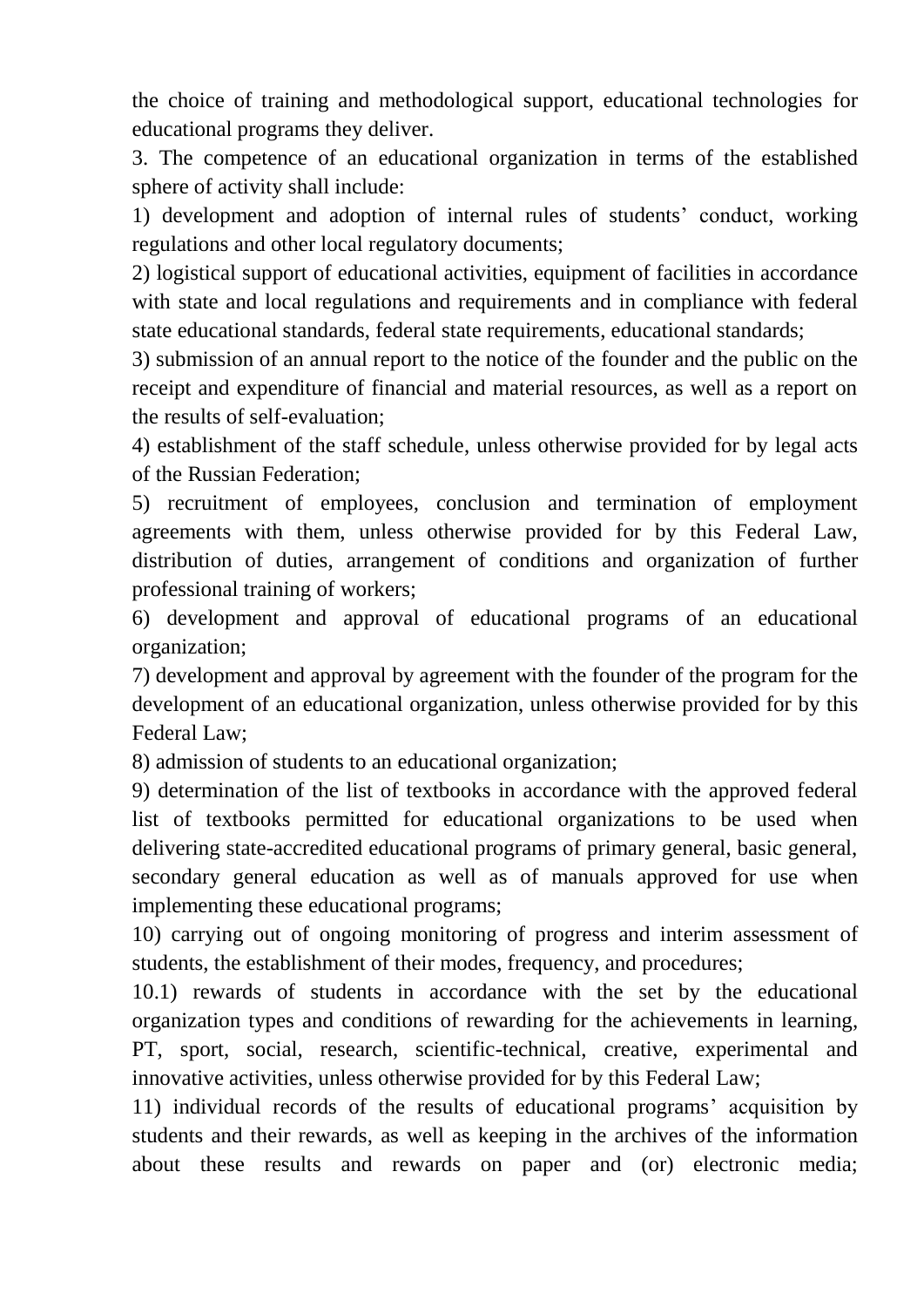12) use and improvement of training and education methods, educational technologies, e-learning;

13) conducting of self-evaluation, maintenance of an internal system of quality evaluation of education;

14) creation of favorable living and housing conditions for students at the boarding school of an educational organization;

15) creation of necessary conditions for the protection and promotion of health, nutrition of students and employees of an educational organization;

15.1) organization of social and psychological testing of students for early detection of illicit use of drugs and psychotropic substances. The procedure of social and psychological testing of students in the organizations of general and professional education shall be established by the federal executive authority carrying out the functions of developing and implementing the state policy, normative and legislative regulation in the sphere of general education. The procedure of social and psychological testing of students in organizations of higher education shall be established by the federal executive authority carrying out the functions of developing and implementing the state policy, normative and legislative regulation in the sphere of higher education;

16) arrangement of conditions for students to be engaged in physical culture and sports;

17) acquisition or production of document forms on education and (or) on qualifications;

18) (repealed);

19) promoting the activity of public associations of students, parents (legal representatives) minors undertaken at an educational organization and not forbidden by the legislation of the Russian Federation;

20) organization of scientific and methodological work, including the organization and conduct of scientific and methodological conferences, seminars;

21) assurance of the establishment and maintenance of the official website of an educational organization in the network "Internet";

22) other issues in accordance with the legislation of the Russian Federation.

4. Educational organizations of higher education shall carry out research (or) creative activity, as well as have the right to conduct scientific training (doctoral). Other educational organizations shall have the right to conduct in accordance with the legislation of the Russian Federation scientific and (or) creative activity if such activity is provided for by their Statutes.

5. An educational organization shall have the right to perform consulting, educational activities, activities in the field of public health protection and other activities which are not contrary to the purposes of creating an educational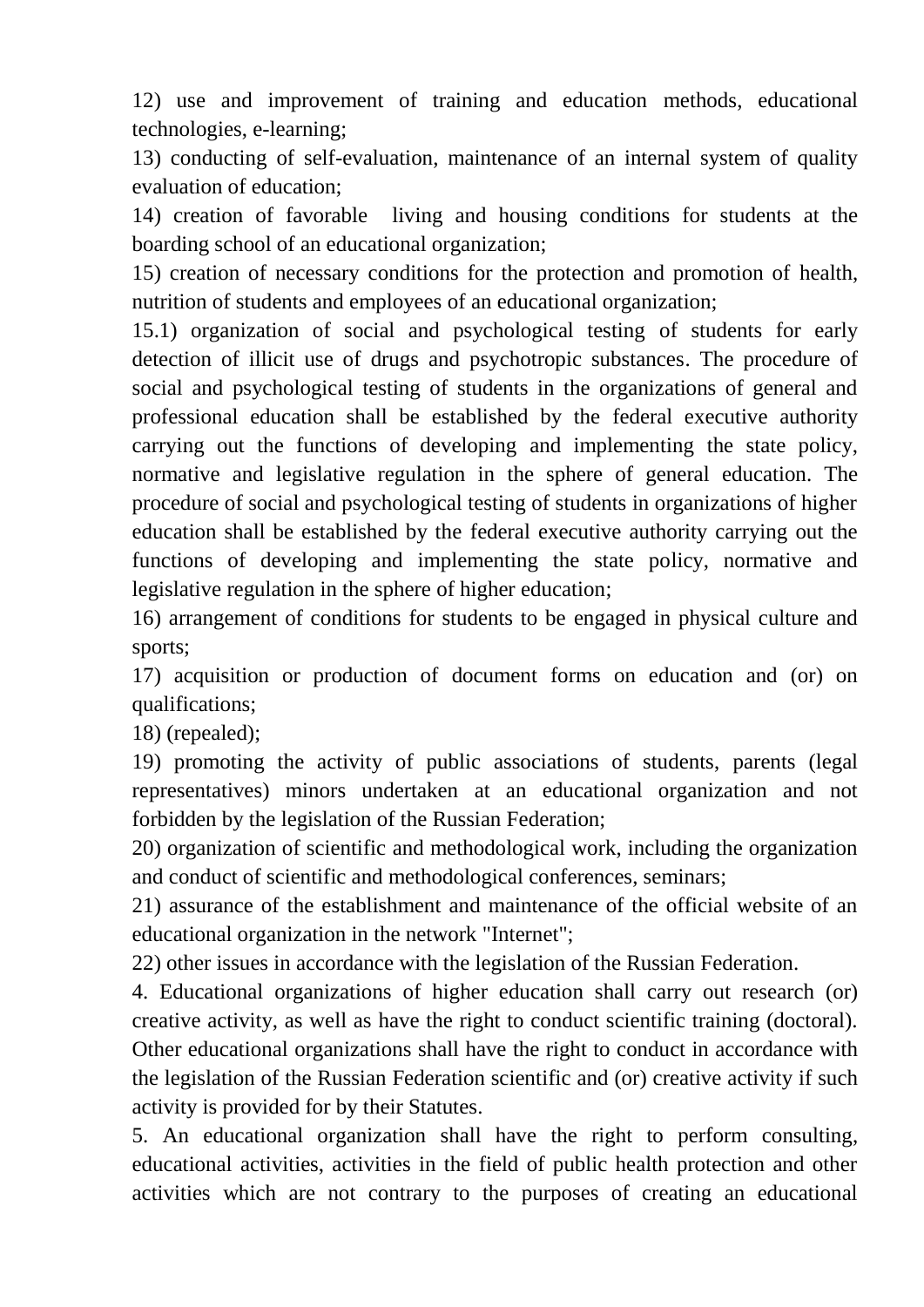organization as well as to provide recreation and health promotion of students during vacation time (on a 24-hour basis or without night stay).

6. An educational organization shall carry out its activities in accordance with the legislation on education, namely:

1) ensure the implementation of educational programs on a full scale, the compliance of the quality of students' training to the set requirements, compliance of the applied modes, means, methods of training and education to the age, psychophysical peculiarities, aptitudes, abilities, interests, and needs of students;

2) create safe conditions for learning, including practical training of learners, as well as safe conditions of education of students, supervision and care for learners, their allowance in accordance with the established standards guaranteeing life and health of students, employees of an educational organization;

3) respect the rights and freedoms of students, parents (legal representatives) of minors, employees of an educational organization.

7. In accordance with the legislation of the Russian Federation, an educational organization shall be responsible for non-fulfillment or improper fulfillment of the functions assigned to its competence, for the learners' life and health while they are acquiring the educational program, as well as for life and health of the employees of the educational organization while they are implementing the educational program including practice training of learners non-full realization of educational programs in accordance with the curriculum, for the quality of education of its graduates, as well as the lives and health of students and employees of an educational organization. In accordance with the Code of the Russian Federation on Administrative Offences an educational organization and its officials shall bear administrative responsibility in case of violation or illegal restriction of the right for education and the rights and freedoms of students, parents (legal representatives) minor students stipulated by the legislation in the sphere of education, violation of the requirements for the organization and implementation of educational activities.

## **Chapter 12. MANAGEMENT OF THE EDUCATION SYSTEM. STATE REGULATION OF EDUCATION**

#### **Article 89. Management of the Education System**

1. Management of the national education system shall be based on the principles of legality, democracy, and autonomy of educational organizations, information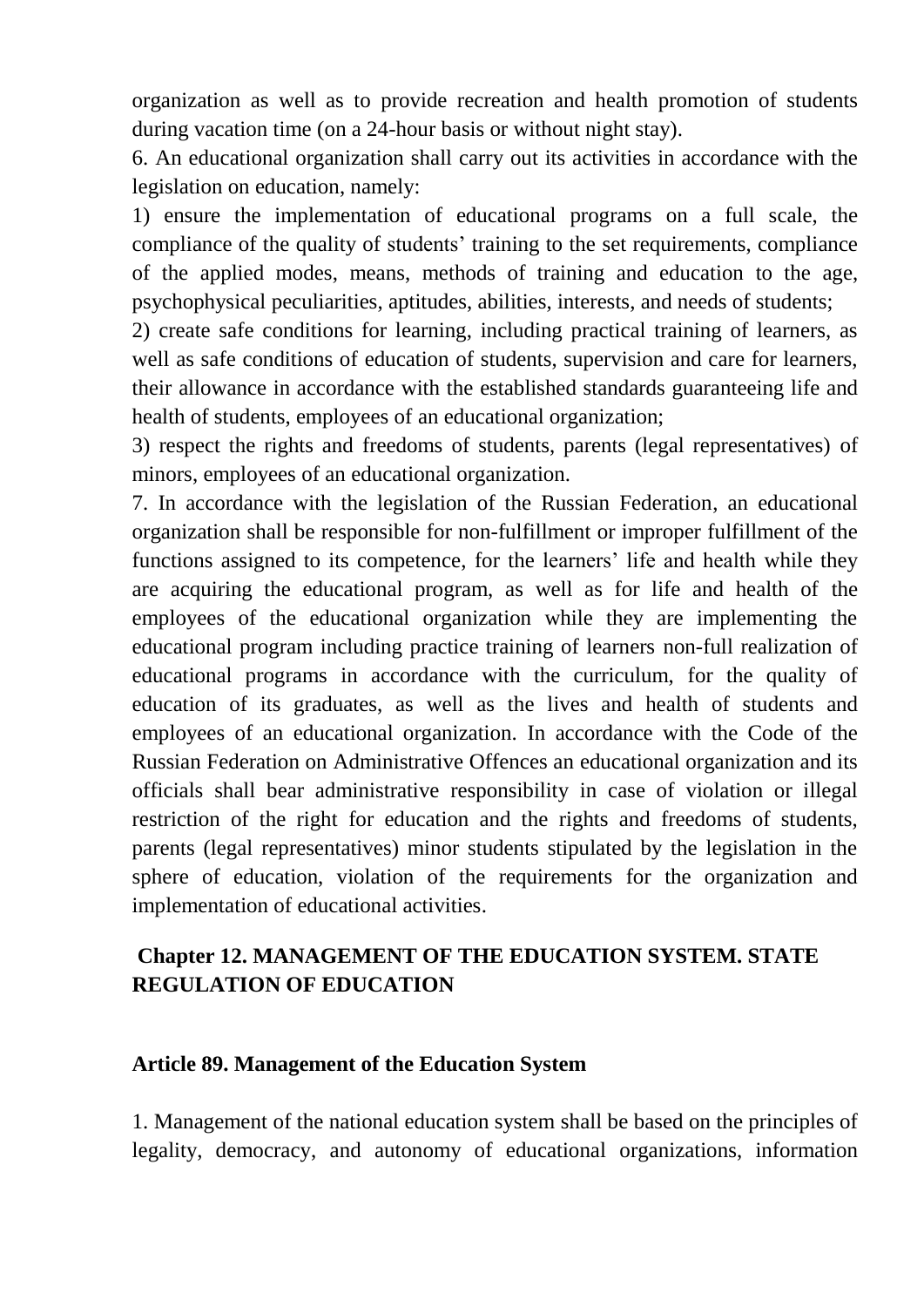openness of the education system, and consideration of public opinion and is of state and public character.

2. Management of the education system shall involve the following:

1) establishing cooperation between federal executive authorities, executive authorities of the constituent entities of the Russian Federation and local selfgoverning authorities in the sphere of education;

2) exercising strategic planning of the education system development;

3) adoption and implementation of state programs of the Russian Federation, federal and local programs aimed at the development of the education system;

4) carrying out monitoring actions in the education system;

5) information and methodological support provided to federal state authorities, executive authorities of the subjects of the Russian Federation carrying out state management in the education sector as well as local self-governing authorities in the sphere of education;

6) state regulation of education;

7) independent quality assurance of education, public and public-professional accreditation;

8) providing training and professional development of specialists employed by the federal state authorities, state authorities of the subjects of the Russian Federation carrying out state management in the education sector, local self-governing authorities in the sphere of education as well as heads and educators employed by the educational organizations.

3. State management of education shall be within the powers of the federal state government authorities and governmental authorities of the subjects of the Russian Federation. In municipal areas and urban districts education shall be governed by appropriate local self-governing authorities.

4. The federal executive authorities responsible for state management of education shall be represented by the federal executive authority carrying out the functions of developing and implementing the state policy, normative and legislative regulation in general education, the federal executive authority carrying out the functions of developing and implementing the state policy, normative and legislative regulation in higher education, federal executive authority exercising the powers of control and supervision in education as well as federal state authority which has educational organizations within its jurisdiction.

5. The federal executive authority carrying out the functions of developing and implementing the state policy, normative and legislative regulation in general education, the federal executive authority carrying out the functions of developing and implementing the state policy, normative and legislative regulation in higher education and the federal executive authority carrying out the functions of control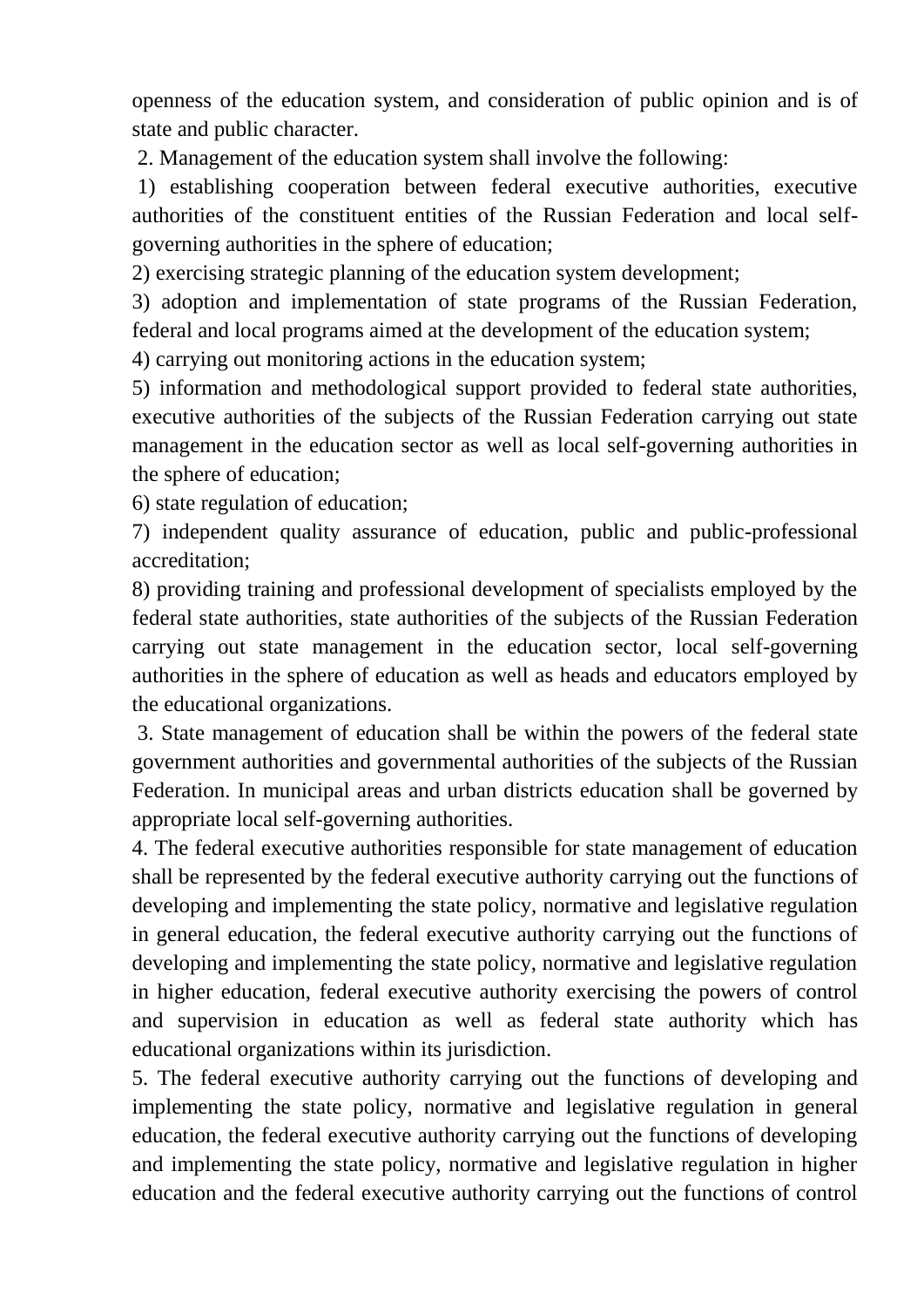and supervision shall coordinate the activity of federal state authorities and executive authorities of the subjects of the Russian Federation as well as of other constituents of the education system in the authority's jurisdiction.

6. The federal executive authority carrying out the functions of developing and implementing the state policy, normative and legislative regulation in general education shall approve the appointment to the position of the head of the executive authorities of the Russian Federation subjects that exercise the state management in education, and shall get the consent of the federal executive authority carrying out the functions of control and supervision in education.

## **Article 90 State Regulation of Educational Activities**

1. State regulation of educational activities shall be aimed at establishing uniform requirements for carrying out educational activities and procedures used to determine and monitor the adequate implementation of these requirements by educational organizations.

2. State regulation of educational activities shall include:

1) licensing of educational activities;

2) state quality assurance of educational activities;

3) state control (supervision) in education.

…

## **Article 92. State accreditation of educational activities**

1. State accreditation of educational activities shall be applied to core educational programs realized in accordance with the federal state educational standards, with the exception of educational programs of pre-school education, and general educational programs realized in accordance with the educational standards.

2. The aim of state accreditation of educational activities shall be to confirm that education and training on core educational programs delivered by educational organizations and individual entrepreneurs correspond to the federal state educational standards except for individual entrepreneurs carrying out educational activities directly.

3. State accreditation of educational activities shall be conducted by an accreditation body, i.e. federal executive authority carrying out the functions of control and supervision in the sphere of education, or executive authority of the subject of the Russian Federation, exercising the powers in education delegated to it by the Russian Federation, in accordance with the powers stipulated in Articles 6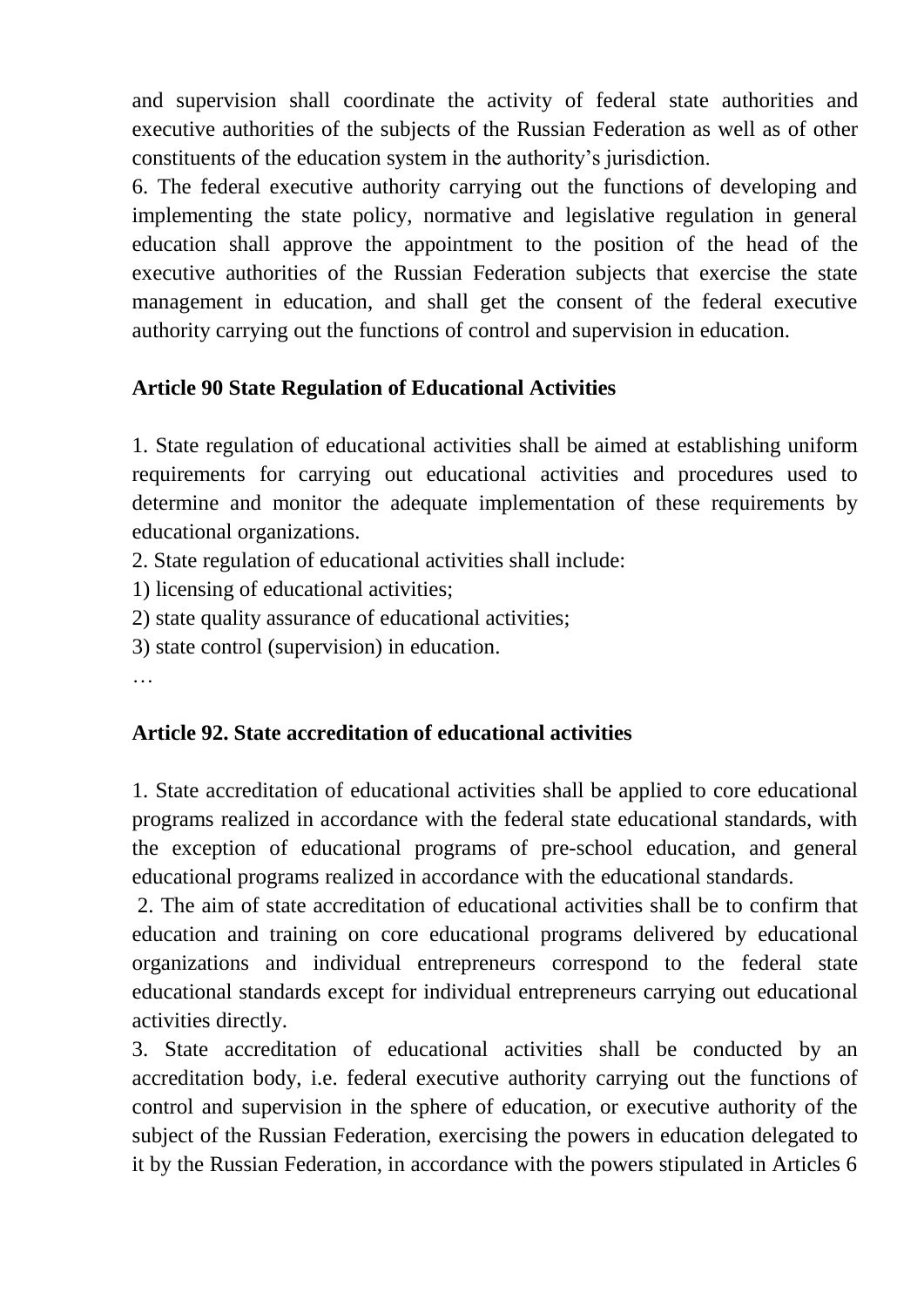and 7 of the present Federal Law, and on applications submitted by educational organizations.

4. State accreditation of educational activities carried out by educational institutions established by religious organizations, shall be conducted on the application of the relevant religious organizations (in case these religious organizations belong to the centralized religious organizations and upon the recommendation of the relevant centralized religious organizations). When conducting state accreditation of educational activities in ecclesiastical educational institutions there should be provided data on qualifications of those educators who have theological degrees and theological titles.

5. When conducting state accreditation of an educational organization that has branches in other subjects of the Russian Federation, the executive authority of the subject of the Russian Federation, exercising the powers in education delegated to it by the Russian Federation shall organize state accreditation of these branches in cooperation with the appropriate executive authorities of the subjects of the Russian Federation as regards carrying out accreditation review.

6. When carrying out state accreditation of educational programs of general, basic general and secondary general education the accreditation body shall make a decision on granting or refusing state accreditation of the educational activities on the declared educational programs regarding each level of general education to which the core general educational programs declared for state accreditation refer.

7. When conducting state accreditation of core vocational programs the accreditation body shall make a decision on granting or refusing state accreditation of educational activities on the declared educational programs regarding each level of professional education on every integrated group of professions, specialties and field of training to which the professional educational programs declared for state accreditation refer. Core professional educational programs offered in educational organizations, and belonging to integrated groups of professions, specialties, and field of training shall be considered state-accredited educational programs.

8. When conducting state accreditation of the educational activities on core professional educational programs the educational organization shall submit all currently delivered core professional educational programs that refer to the same integrated group of professions, specialties and field of training.

9. The accreditation body shall make a separate decision concerning state accreditation of educational programs submitted for state accreditation and realized by the educational organization including its branches.

10. Application for state accreditation and attached documents shall be directly submitted to the accreditation body or sent as first-class registered mail. The educational organization shall have the right to submit an application for state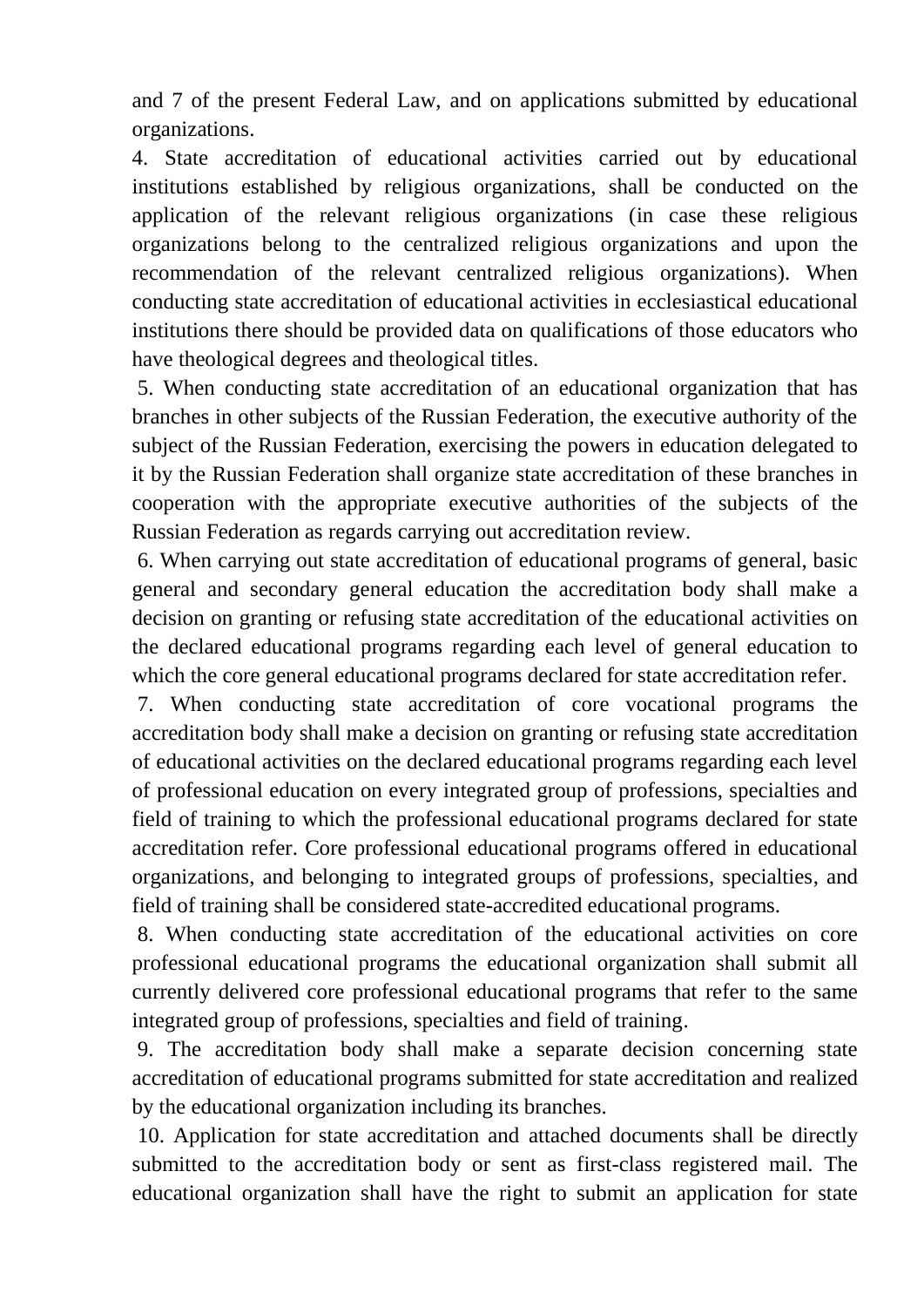accreditation and attached documents via Internet in the form of an electronic document signed with an electronic signature. Forms for application and the documents to be enclosed as well as the requirements for their filling shall be approved by the federal executive authority carrying out the functions of control and supervision in the sphere of education.

11. State accreditation of educational activities shall be conducted on the results of the external review procedure based on the principles of objectivity and experts' responsibility for the quality of its implementation.

12. The subject of the external review procedure shall be to determine whether the content and quality of students training in educational programs realized by the educational organization and submitted for state accreditation correspond to the federal state educational standards (hereinafter referred to as external review). When conducting an external review of educational programs providing the implementation of educational standards external review in terms of the content of students training shall not be carried out.

13. External review shall be conducted by experts who have the necessary qualification in the field of the core educational programs submitted for state accreditation, and (or) by the expert organizations meeting the established requirements. Experts and expert organizations carrying out external review of an educational organization shall not be allowed to be in civil law relations (experts shall not be allowed to have any employment relationship) with this educational organization.

14. The accreditation body shall be responsible for the certification of experts and expert organizations and for keeping the register of experts and expert organizations on electronic media. The register shall be published on the official website of the accreditation body on the Internet.

15. Qualification requirements for experts, requirements for expert organizations, the criteria and procedure for selecting experts and expert organizations to conduct an external review, the procedure for their certification (including maintenance of the register of experts and expert organizations) shall be established by the federal executive authority carrying out the functions of control and supervision in the sphere of education.

16. Remuneration of experts and expert organizations as well as reimbursement of their expenses incurred during the procedure of external review shall be made in the order and amount established by the Government of the Russian Federation.

17. Information concerning the procedure of external review including the conclusion drawn upon external review findings shall be published on the official website of the accreditation body.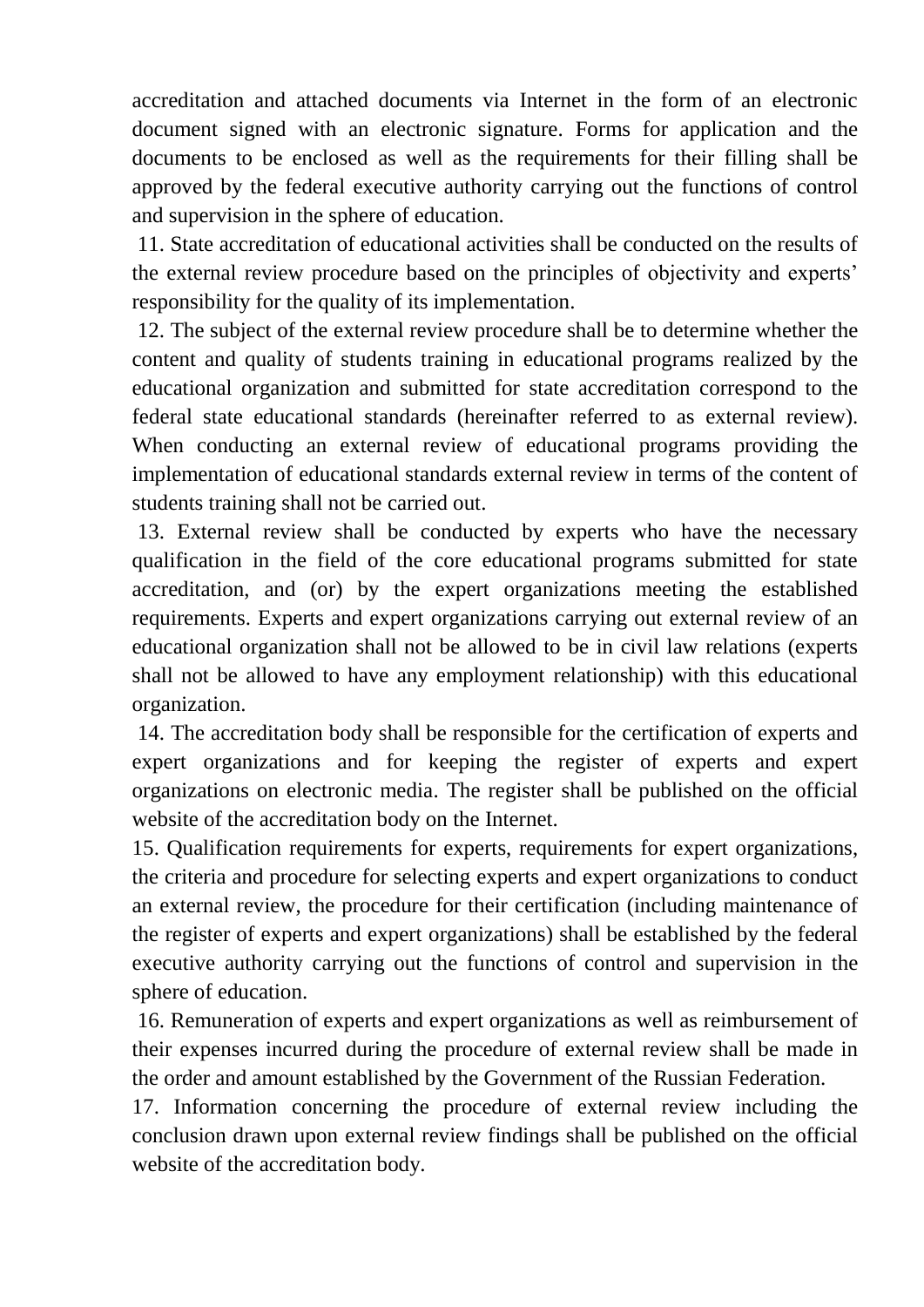18. The decision made by the accreditation body on state accreditation of an educational organization shall be issued within the time limit of one hundred and five days from the moment of submitting an application for state accreditation and the enclosed documents, provided for these application and documents meet the requirements stipulated by Item 29 of the present article.

19. When making a decision on state accreditation of the educational organization the accreditation body shall issue the certificate on state accreditation valid for:

1) six years for organizations realizing basic professional educational programs;

2) twelve years for organizations realizing basic general educational programs.

20. Forms for certificates on state accreditation and the supplements to the certificate as well as a technical specification for these documents shall be approved by the federal executive authority carrying out the functions of control and supervision in the sphere of education.

21. In case of the termination of the license to carry out educational activities, the state accreditation shall be terminated from the day of the license termination.

22. The educational organization originated as a result of reorganization by virtue of division or separation shall be granted a temporary certificate of state accreditation for the educational programs that were implemented in the reorganized organization and state-accredited. The temporary certificate on state accreditation shall be valid for one year. The educational organization implementing educational activities and reorganized by joining another educational organization shall be granted a reissued certificate of state accreditation of educational activities for state-accredited educational programs previously realized by the reorganized organizations; the certificate shall be reissued for the period of the state accreditation certificate validity of the reorganized organization. The educational organization implementing educational activities and reorganized by virtue merge shall be granted a reissued certificate of state accreditation of educational activities for state-accredited educational programs previously realized by the reorganized organizations; the certificate shall be reissued for the term of the state accreditation validity of the reorganized organization with the certificate expiring earlier.

23. Accreditation body shall refuse state accreditation of educational activities for the declared educational programs which belong to the corresponding levels of education or integrated groups of professions, specialties, and field of training if any of the following grounds exists:

1) incorrect information in the documents submitted by an educational organization;

2) negative conclusion drawn up on the external review findings.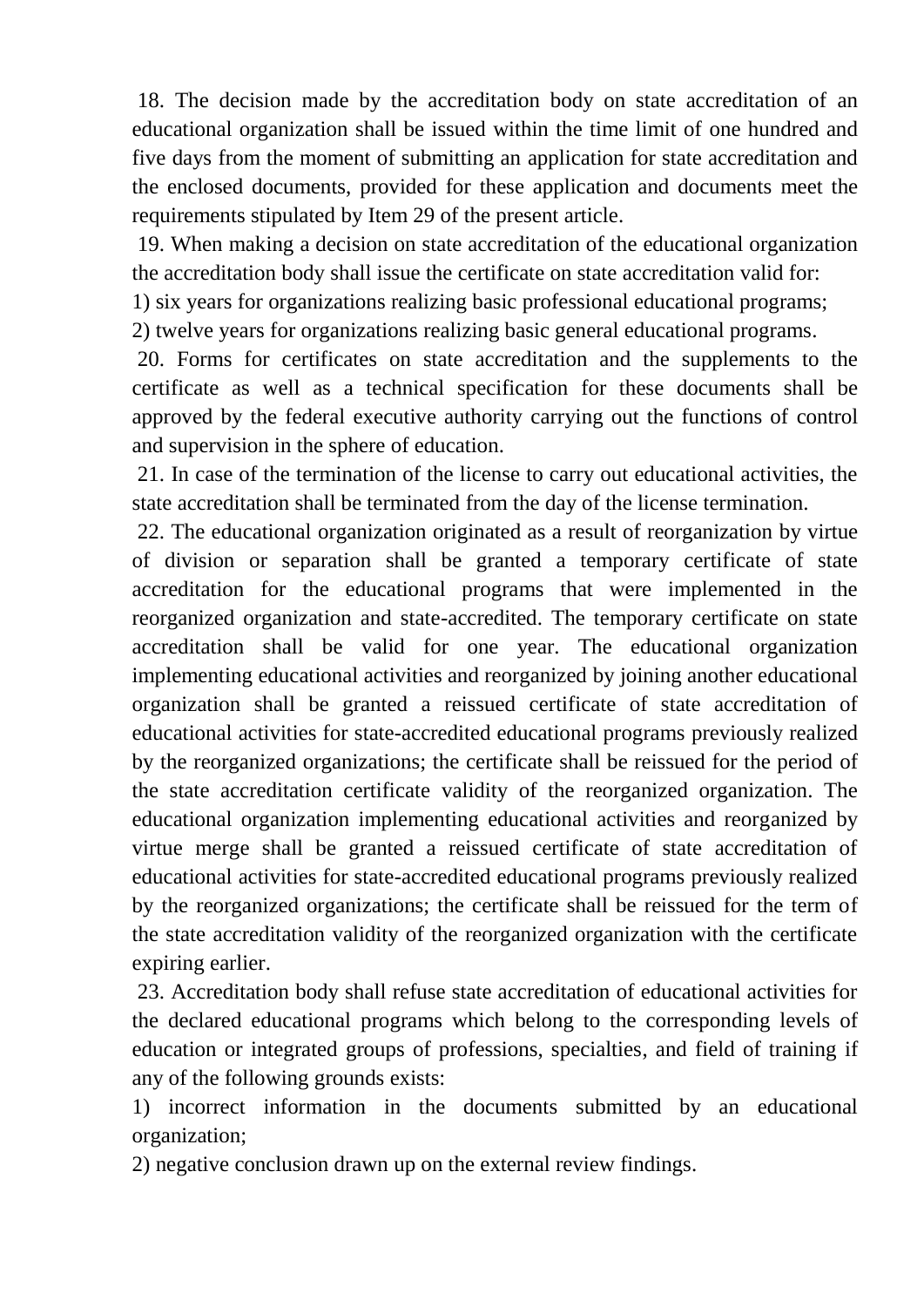24. Accreditation body shall deprive the educational organization of state accreditation on the educational programs which belong to the corresponding levels of education or integrated groups of professions, specialties and field of training if any of the following grounds exists:

1) (repealed);

2) recurrent violation by the educational organization during the term of the state accreditation validity of the legislation in the field of education resulting in illegal issue of documents on education and (or) qualification of the standard form;

3) expiration of the term for suspension of the state accreditation validity (in the absence of the grounds for renewal of state accreditation).

25. The educational organization shall be deprived of state accreditation of educational activities on the educational programs submitted for state accreditation which belong to integrated groups of professions, specialties, and field of training if any grounds for withdrawal of state accreditation on one or several professional educational programs exist.

26. The educational organization shall have the right to apply for state accreditation not earlier than a year after refusal or withdrawal of its state accreditation.

27. State duty on the issue, reissue of the state accreditation certificate, and issue of the temporary certificate of state accreditation shall be charged in the amount and order stipulated by taxes and fees legislation of the Russian Federation.

28. Regulation on state accreditation of educational activities shall be approved by the Government of the Russian Federation.

29. Regulation on state accreditation of educational activities shall lay down the following:

1) requirements for the application on state accreditation, list of the data it should contain, requirements for the documents necessary for conducting state accreditation and attached to the application on state accreditation and their specification;

2) order of submitting by an educational organization of the application on state accreditation and the required documents, procedure for their receiving by an accreditation body, cases and grounds when the accreditation body makes the decision to return the application for state accreditation and the attached documents;

3) external review procedure including the order of involving experts and (or) expert organizations for conducting external review;

4) specificity of the external review procedure while carrying out state accreditation of educational organizations founded by religious organizations as related to the confirmation of education and qualifications of educators of such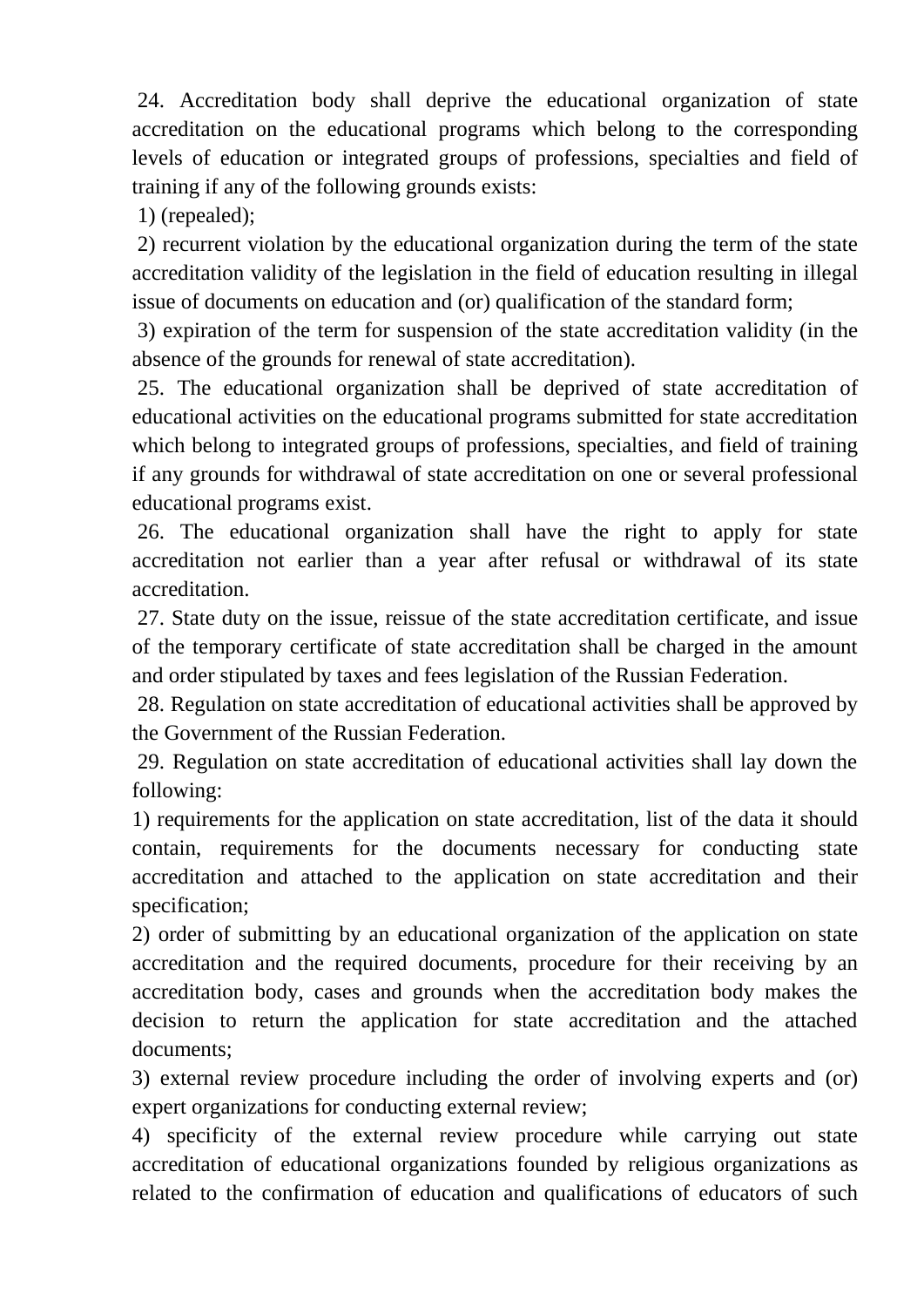organizations as well as of educational activities of foreign institutions of the Ministry of Foreign Affairs of the Russian Federation;

5) order of making a decision on state accreditation, refusal of state accreditation, suspension of state accreditation, renewal of state accreditation, withdrawal of state accreditation, including but not limited to that with the participation of the Collegial body;

6) order of issue by an accreditation body of a duplicate of the state accreditation certificate;

7) grounds for and order of reissue of the state accreditation certificate;

8) (repealed);

9) special characteristics of conducting external review during the procedure of state accreditation:

a) of educational activities of higher education institutions realizing educational programs of higher education in accordance with the independently determined educational standards;

b) educational activities on professional educational programs containing the information which constitutes the state secret and on professional educational programs in the field of the information security.

c) educational activities with no students graduating from the implemented educational programs the current year;

d) educational activities on educational programs realized with the use of network form of implementing study programs;

e) educational activities in the form of students' practical training.

10) the procedure of taking into account the information on the independent assessment of the quality of students' training during the state accreditation of educational activities.

## **Article 95. Independent Education Quality Evaluation**

1. Independent education quality evaluation is aimed at getting the information on educational activities, quality of students' training and implementation of educational programs.

2. Independent education quality evaluation shall include:

1) independent quality evaluation of students' training;

2) independent quality evaluation of conditions for organizations' conducting educational activities.

3. Independent education quality evaluation shall be carried out by legal entities that perform specific types of such evaluation provided for in paragraph 1 of Part 2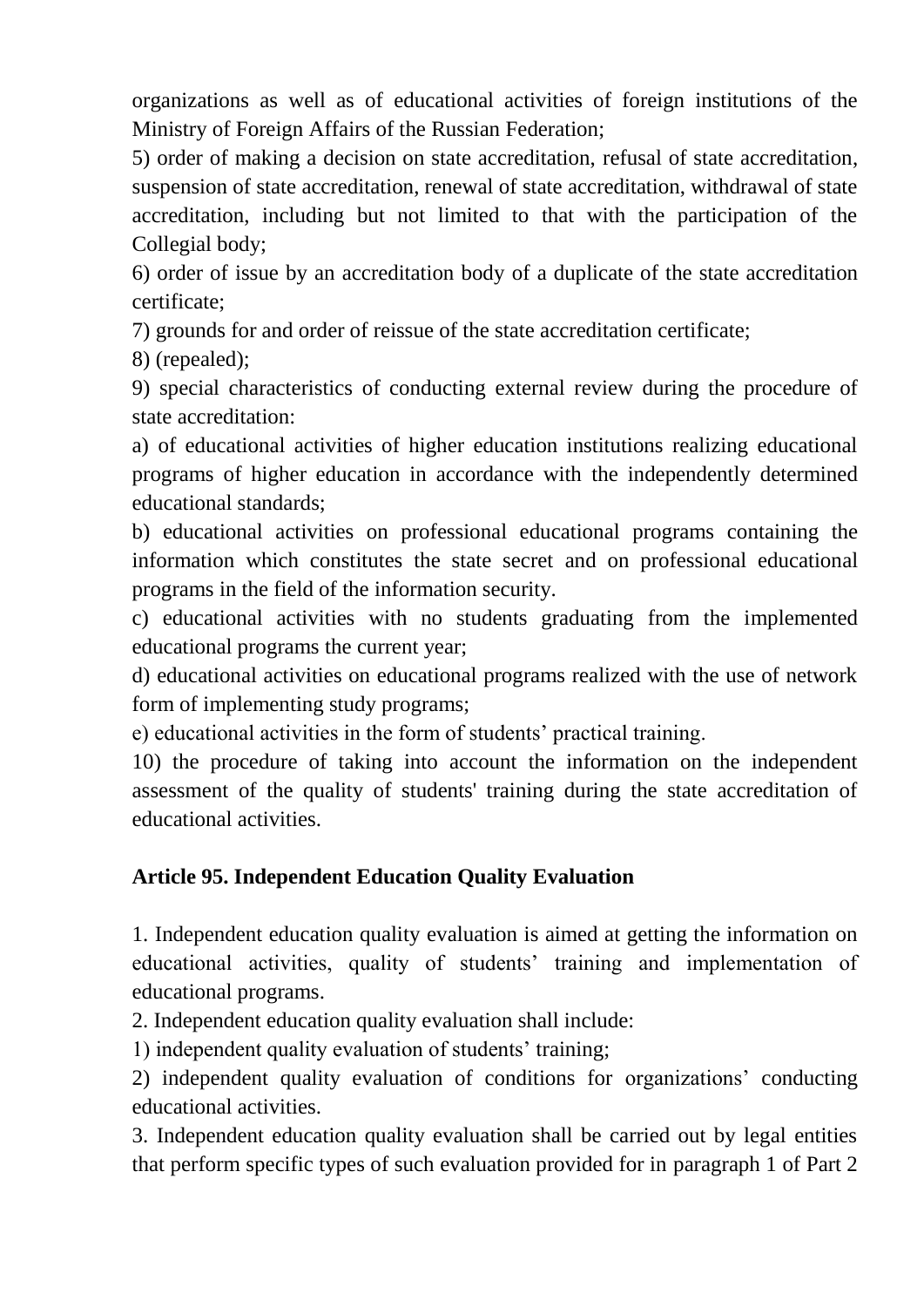of this article (hereinafter - the organizations that carry out an independent education quality evaluation).

4. The organizations carrying out an independent quality evaluation of education publish information about the procedure and results of the independent quality evaluation of education on the Internet and send it, if necessary, to federal government bodies, executive authorities of constituent entities of the Russian Federation that carry out state management in education, and local government bodies.

5. The information on the results of an independent quality evaluation of education received by federal government bodies, executive government bodies of constituent entities of the Russian Federation that carry out state management in education, and local government bodies, respectively, shall be mandatorily reviewed by these bodies within one month and taken into account by them when developing measures to improve educational activities and to assess the activities of the heads of organizations that carry out educational activities.

6. The independent education quality evaluation findings shall not result in withdrawal or revocation of the license for carrying out educational activities, withdrawal or suspension of state accreditation in relation to educational organizations.

7. Based on the results of independent education quality evaluation, the rating lists of organizations carrying out educational activities shall be compiled.

…

# **Article 96. Public accreditation of educational organizations. Professional public accreditation of educational programs**

1. Educational organizations shall have the right to undertake public accreditation in various Russian, foreign and international organizations.

2. Public accreditation shall be understood as the recognition that the level of an educational organization's activity meets the criteria and requirements of Russian, foreign and international organizations. The procedure of public accreditation, ways, and methods of evaluation as well as the rights granted to the accredited educational organization shall be determined by a public organization carrying out public accreditation.

3. Employers, their associations as well as organizations authorized by them shall have a right to conduct professional public accreditation of basic professional educational programs, basic programs of professional training and (or) further professional training programs implemented by an organization carrying out educational activities.